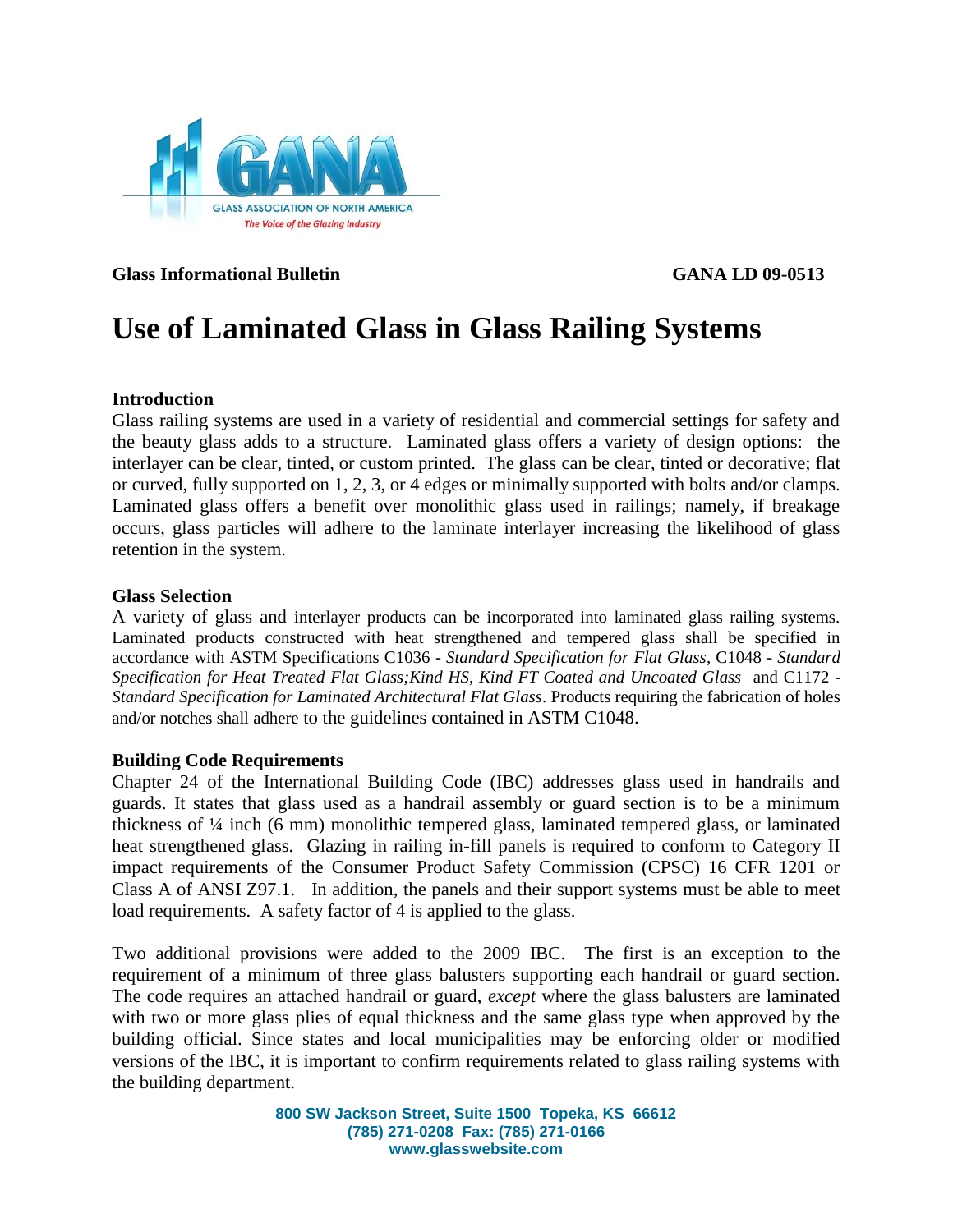The second provision addresses glass installed in exterior railing in-fill panels or balusters in wind-borne debris regions. It says the glass is to be laminated glass complying with safety glazing impact requirements. When the top rail is supported by glass, large or small impact testing is required. The top rail is required to remain in place after impact.

# **Glass Railing Standards**

Glass railing system testing is done according to ASTM E 2353-06 *Standard Test Methods for Performance of Glass in Permanent Glass Railing Systems, Guards & Balustrades*. The standard evaluates static strength, impact resistance, and post-break retention. Railing systems are specified according to ASTM E 2358-04, *Standard Specification for the Performance of Glass in Permanent Glass Railing Systems, Guards, and Balustrades*. These systems include glazing infill, as well as structural glass railing types. The four levels of performance are shown below.

| <b>Performance</b><br><b>Level</b> | Structural <sup>A</sup>                                                                                                    | Safety Impact <sup>B</sup>   | Enhanced impact <sup>C</sup> |
|------------------------------------|----------------------------------------------------------------------------------------------------------------------------|------------------------------|------------------------------|
| 1                                  | Concentrated load: 890 N (200 lbf)<br>Uniform Load: $290$ N/m $(20$ lb/ft)<br>Infill Horizontal Load: 220 N<br>$(50$ lbf)  | Pass<br>230J<br>$150$ ft-lb  | Not required                 |
| $\overline{2}$                     | Concentrated load: 890 N (200 lbf)<br>Uniform Load: $730$ N/m $(50$ lb/ft)<br>Infill Horizontal Load: 220 N<br>(50 lbf)    | Pass<br>542 J<br>$400$ ft-lb | Not required                 |
| 3                                  | Concentrated load: 1330 N (300 lbf)<br>Uniform Load: $730$ N/m $(50$ lb/ft)<br>Infill Horizontal Load: 220 N<br>$(50$ lbf) | Pass<br>542 J<br>$400$ ft-lb | Pass                         |
| $\overline{4}$                     | Concentrated load: 1620 N (365 lbf)<br>Uniform Load: $880$ N/m (60 lb/ft)<br>Infill Horizontal Load: 220 N<br>$(50$ lbf)   | Pass<br>542 J<br>$400$ ft-lb | Pass                         |

<sup>A</sup>Tests performed as outlined in ASTM E 935.

<sup>B</sup>Tests performed as described in ANSI Z97.1.

<sup>C</sup>Tests performed as described in ASTM E 2025.

# **Glass Railing Applications**

Laminated glass railing systems provide safety in many sports venues around the world. The metal top cap and handrail have been eliminated in some of these systems to afford spectators an unobstructed view onto the playing field.